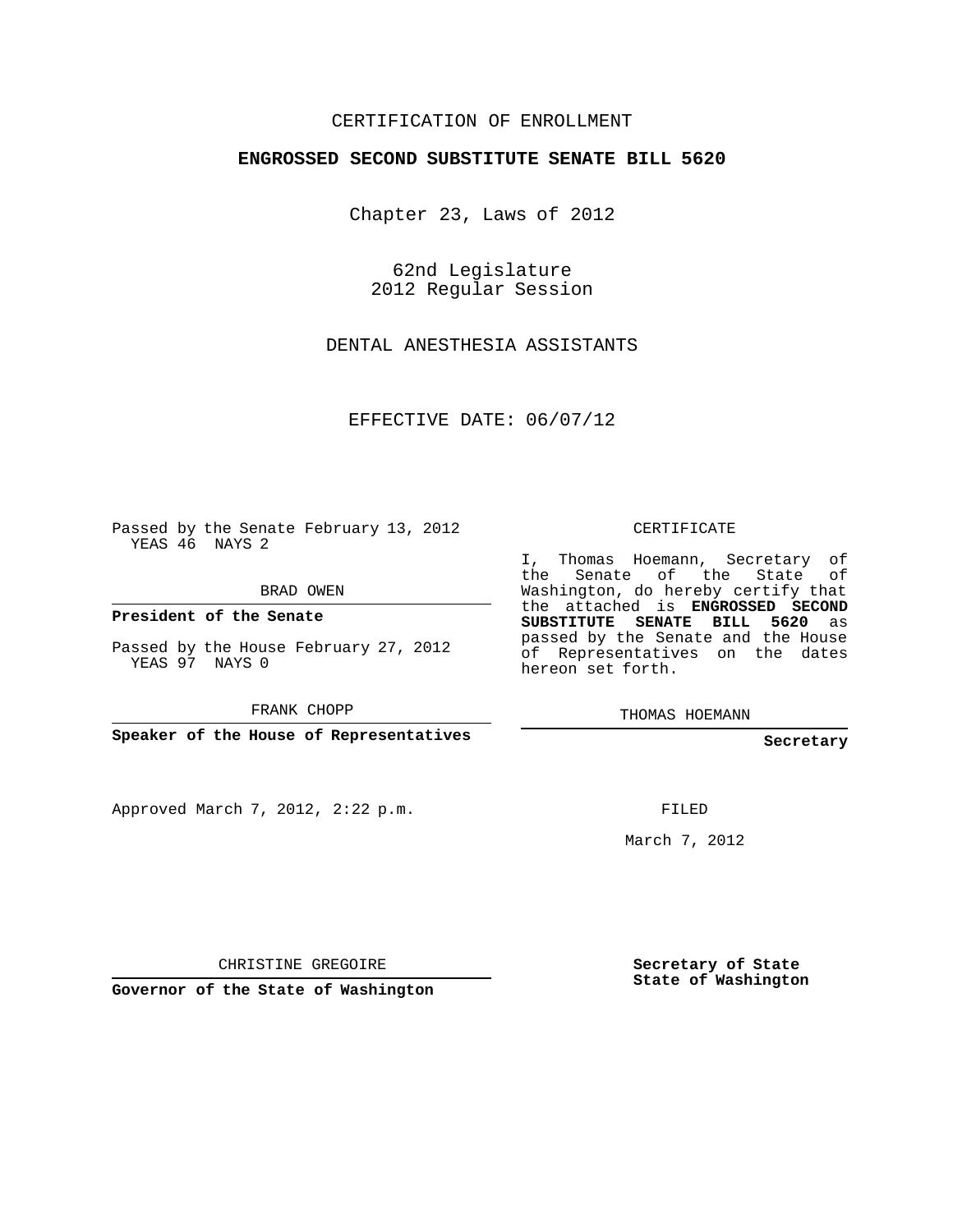## **ENGROSSED SECOND SUBSTITUTE SENATE BILL 5620** \_\_\_\_\_\_\_\_\_\_\_\_\_\_\_\_\_\_\_\_\_\_\_\_\_\_\_\_\_\_\_\_\_\_\_\_\_\_\_\_\_\_\_\_\_

\_\_\_\_\_\_\_\_\_\_\_\_\_\_\_\_\_\_\_\_\_\_\_\_\_\_\_\_\_\_\_\_\_\_\_\_\_\_\_\_\_\_\_\_\_

Passed Legislature - 2012 Regular Session

## **State of Washington 62nd Legislature 2012 Regular Session**

**By** Senate Health & Long-Term Care (originally sponsored by Senators Becker, Keiser, and Parlette)

READ FIRST TIME 01/10/12.

 AN ACT Relating to the certification of dental anesthesia assistants; amending RCW 18.130.040, 18.32.030, and 18.120.020; and adding a new chapter to Title 18 RCW.

BE IT ENACTED BY THE LEGISLATURE OF THE STATE OF WASHINGTON:

 NEW SECTION. **Sec. 1.** The definitions in this section apply throughout this chapter unless the context clearly requires otherwise.

(1) "Close supervision" has the same meaning as in RCW 18.260.010.

 (2) "Commission" means the dental quality assurance commission established in RCW 18.32.0351.

(3) "Department" means the department of health.

 (4) "Direct visual supervision" means supervision by an oral and maxillofacial surgeon or dental anesthesiologist by verbal command and under direct line of sight.

 (5) "Oral and maxillofacial surgeon" has the same meaning as in RCW 18.32.020.

(6) "Secretary" means secretary of health.

 NEW SECTION. **Sec. 2.** (1) No person may practice or represent himself or herself as a certified dental anesthesia assistant by use of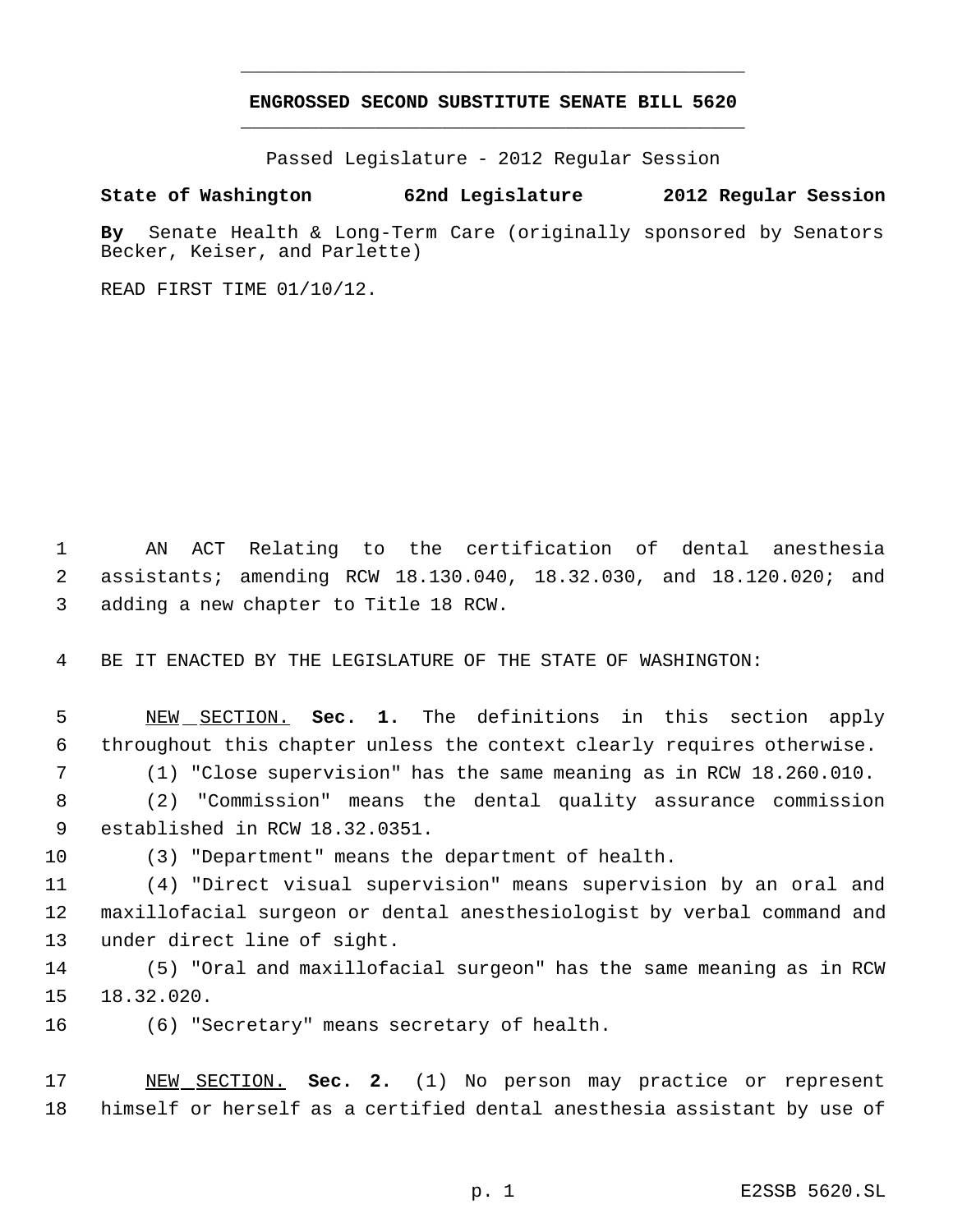any title or description without being certified by the commission as having met the standards established for certification under this chapter.

 (2) A certified dental anesthesia assistant may not practice or represent himself or herself as a registered dental assistant without being registered by the commission as having met the standards for registration under chapter 18.260 RCW.

 NEW SECTION. **Sec. 3.** (1) Each applicant for certification as a dental anesthesia assistant must submit to the department:

 (a) An application, on a form provided by the department, with the applicant's name, address, and name and location of the oral and maxillofacial surgeon or dental anesthesiologist where the assistant will be performing his or her services;

 (b) An application fee, as determined by the secretary of health as provided in RCW 43.70.250 and 43.70.280; and

(c) Satisfactory evidence of:

 (i) Completion of a commission-approved dental anesthesia assistant training course, to include intravenous access or phlebotomy. This training must include experience starting and maintaining intravenous lines;

 (ii) Completion of a commission-approved basic life support/cardiac pulmonary resuscitation course; and

 (iii) The valid general anesthesia permit of the oral and maxillofacial surgeon or dental anesthesiologist where the assistant will be performing his or her services.

 (2) The commission may adopt rules for the requirements for renewal of the certification, including continuing education requirements consistent with national oral and maxillofacial surgery requirements.

 (3) The secretary shall establish the administrative procedures, administrative requirements, and fees for renewal of certifications as provided in RCW 43.70.250 and 43.70.280.

 NEW SECTION. **Sec. 4.** (1) Any dental anesthesia assistant certified pursuant to this chapter shall perform the functions authorized in this chapter only by delegation of authority from the oral and maxillofacial surgeon or dental anesthesiologist and under the supervision, as described in subsections (2) and (3) of this section,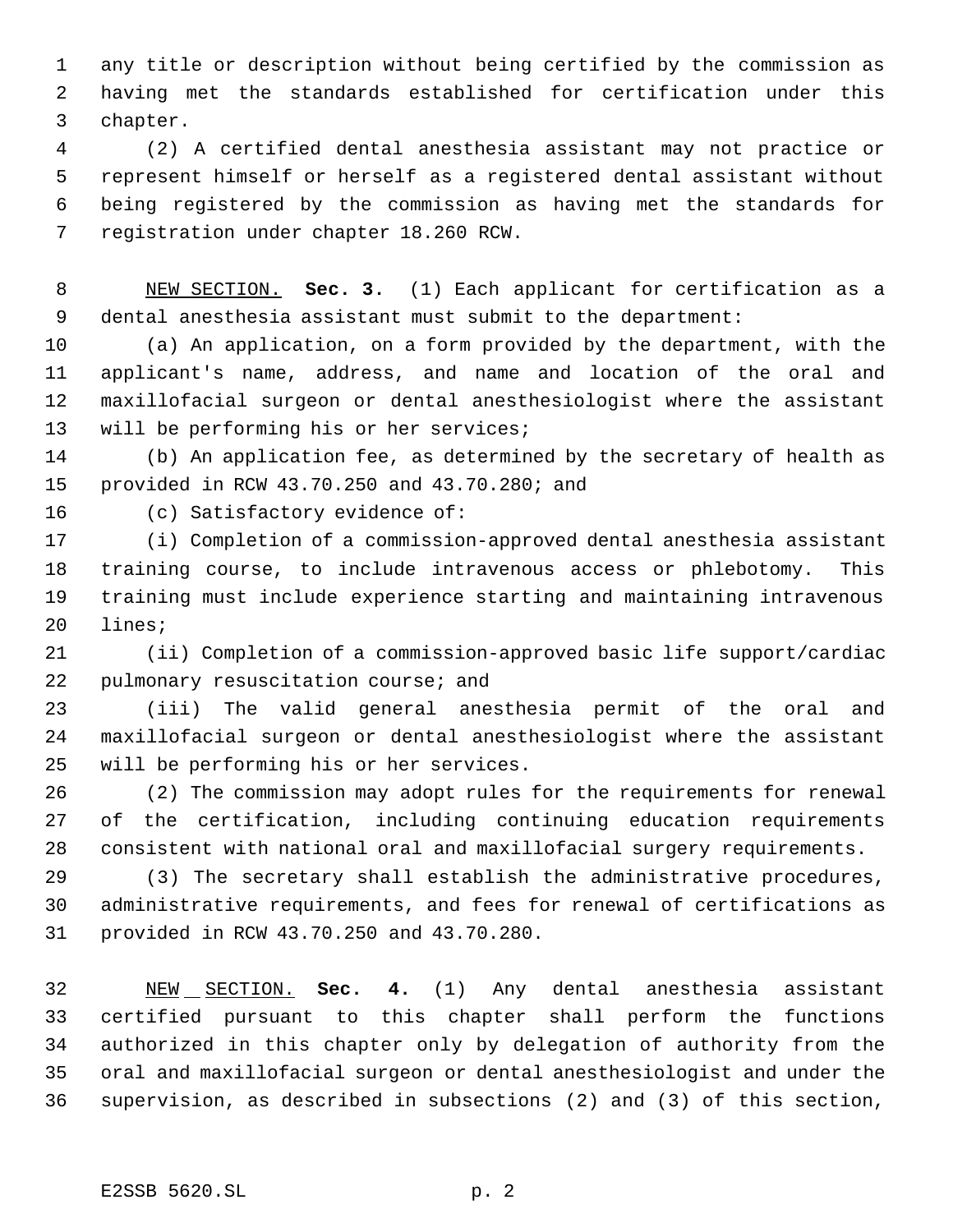of the oral and maxillofacial surgeon or dental anesthesiologist acting within the scope of his or her license. The responsibility for monitoring a patient and determining the selection of the drug, dosage, and timing of all anesthetic medications rests solely with the oral and maxillofacial surgeon or dental anesthesiologist.

(2) Under close supervision, the dental anesthesia assistant may:

 (a) Initiate and discontinue an intravenous line for a patient being prepared to receive intravenous medications, sedation, or general anesthesia; and

 (b) Adjust the rate of intravenous fluids infusion only to maintain or keep the line patent or open.

 (3) Under direct visual supervision, the dental anesthesia assistant may:

(a) Draw up and prepare medications;

 (b) Follow instructions to deliver medications into an intravenous line upon verbal command;

 (c) Adjust the rate of intravenous fluids infusion beyond a keep open rate;

 (d) Adjust an electronic device to provide medications, such as an infusion pump;

 (e) Administer emergency medications to a patient in order to assist the oral and maxillofacial surgeon or dental anesthesiologist in an emergency.

 (4) Any oral and maxillofacial surgeon or dental anesthesiologist delegating duties under this section must have a valid general anesthesia permit and, if the dental anesthesia assistant does not possess advanced cardiac life support training, must be current in such training.

 NEW SECTION. **Sec. 5.** The uniform disciplinary act, chapter 18.130 RCW, governs unlicensed practice, the issuance and denial of certification, and the discipline of certified dental anesthesia assistants under this chapter.

 **Sec. 6.** RCW 18.130.040 and 2011 c 41 s 11 are each amended to read as follows:

 (1) This chapter applies only to the secretary and the boards and commissions having jurisdiction in relation to the professions licensed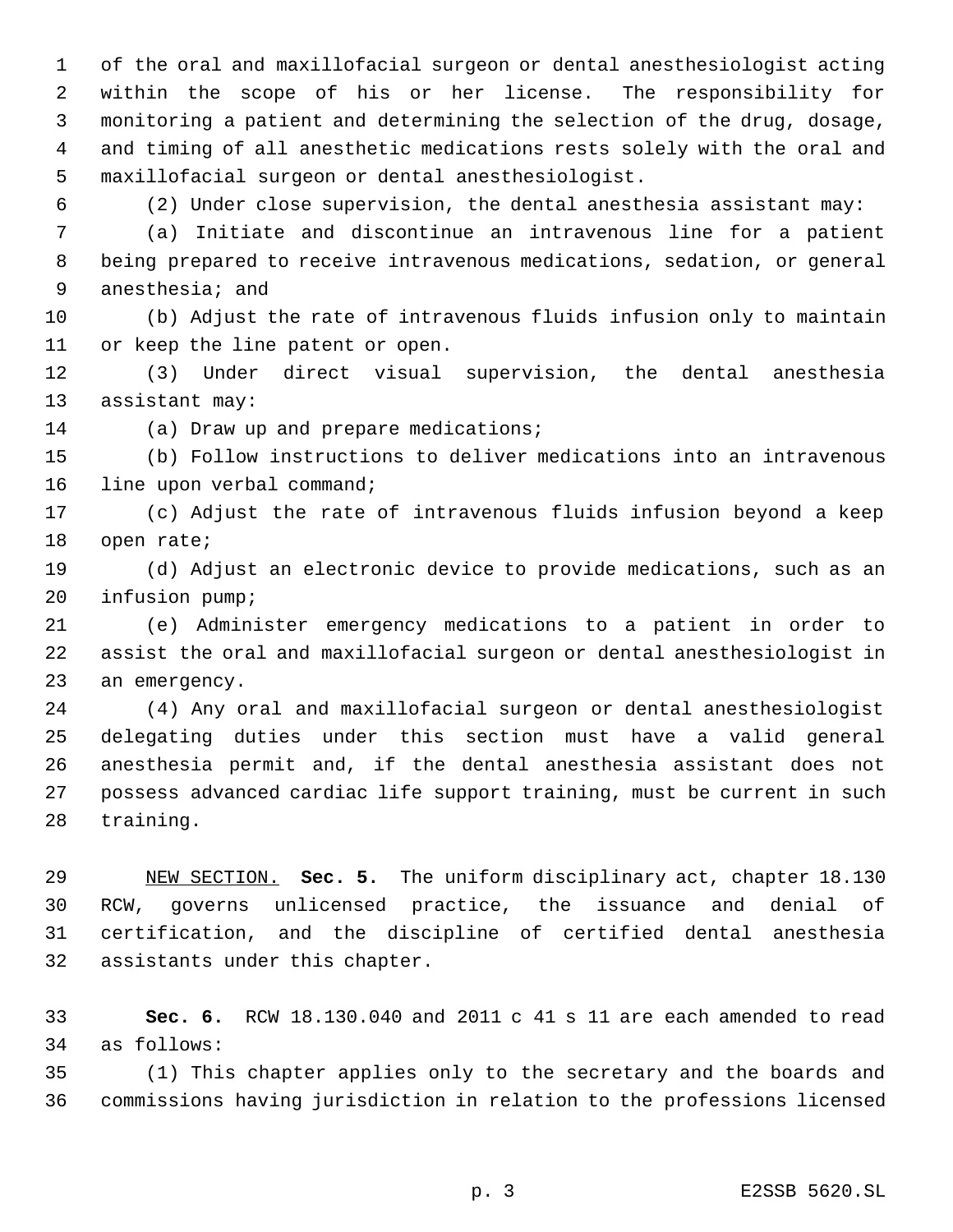under the chapters specified in this section. This chapter does not apply to any business or profession not licensed under the chapters specified in this section. (2)(a) The secretary has authority under this chapter in relation to the following professions: (i) Dispensing opticians licensed and designated apprentices under chapter 18.34 RCW; 8 (ii) Midwives licensed under chapter 18.50 RCW; (iii) Ocularists licensed under chapter 18.55 RCW; (iv) Massage operators and businesses licensed under chapter 18.108 RCW; (v) Dental hygienists licensed under chapter 18.29 RCW; (vi) East Asian medicine practitioners licensed under chapter 18.06 RCW; (vii) Radiologic technologists certified and X-ray technicians registered under chapter 18.84 RCW; (viii) Respiratory care practitioners licensed under chapter 18.89 RCW; (ix) Hypnotherapists and agency affiliated counselors registered and advisors and counselors certified under chapter 18.19 RCW; (x) Persons licensed as mental health counselors, mental health counselor associates, marriage and family therapists, marriage and family therapist associates, social workers, social work associates-- advanced, and social work associates--independent clinical under chapter 18.225 RCW; (xi) Persons registered as nursing pool operators under chapter 18.52C RCW; (xii) Nursing assistants registered or certified under chapter 18.88A RCW; (xiii) Health care assistants certified under chapter 18.135 RCW; (xiv) Dietitians and nutritionists certified under chapter 18.138 RCW; (xv) Chemical dependency professionals and chemical dependency professional trainees certified under chapter 18.205 RCW; (xvi) Sex offender treatment providers and certified affiliate sex offender treatment providers certified under chapter 18.155 RCW; (xvii) Persons licensed and certified under chapter 18.73 RCW or RCW 18.71.205;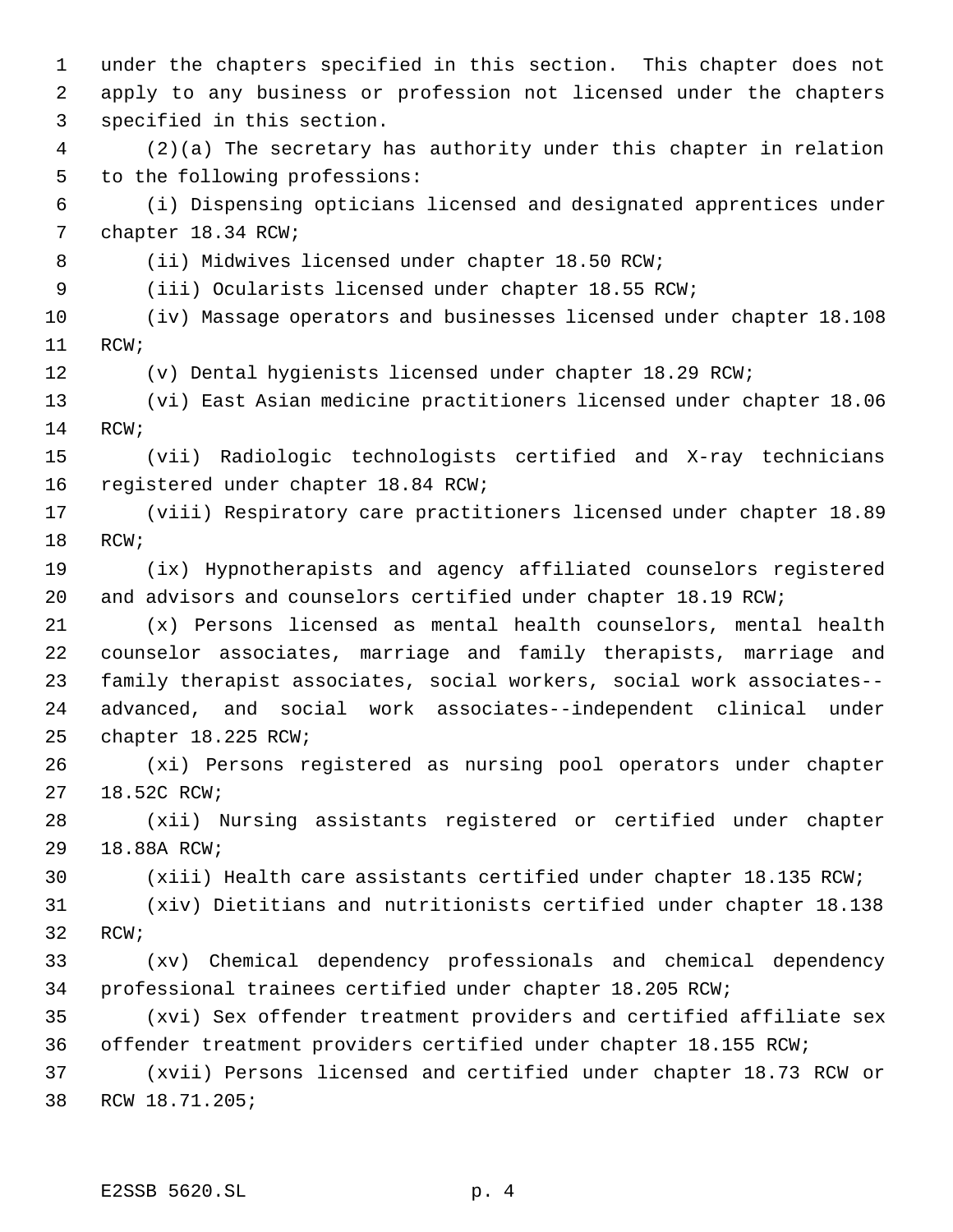(xviii) Denturists licensed under chapter 18.30 RCW; (xix) Orthotists and prosthetists licensed under chapter 18.200 RCW; (xx) Surgical technologists registered under chapter 18.215 RCW; (xxi) Recreational therapists [under chapter 18.230 RCW]; (xxii) Animal massage practitioners certified under chapter 18.240 RCW; (xxiii) Athletic trainers licensed under chapter 18.250 RCW; (xxiv) Home care aides certified under chapter 18.88B RCW; and (xxv) Genetic counselors licensed under chapter 18.290 RCW. (b) The boards and commissions having authority under this chapter are as follows: (i) The podiatric medical board as established in chapter 18.22 RCW; (ii) The chiropractic quality assurance commission as established in chapter 18.25 RCW; (iii) The dental quality assurance commission as established in chapter 18.32 RCW governing licenses issued under chapter 18.32 RCW  $((and))_+$  licenses and registrations issued under chapter 18.260 RCW<sub>1</sub> 20 and certifications issued under chapter 18.--- RCW (the new chapter 21 created in section 9 of this act); (iv) The board of hearing and speech as established in chapter 18.35 RCW; (v) The board of examiners for nursing home administrators as established in chapter 18.52 RCW; (vi) The optometry board as established in chapter 18.54 RCW governing licenses issued under chapter 18.53 RCW; (vii) The board of osteopathic medicine and surgery as established in chapter 18.57 RCW governing licenses issued under chapters 18.57 and 18.57A RCW; (viii) The board of pharmacy as established in chapter 18.64 RCW governing licenses issued under chapters 18.64 and 18.64A RCW; (ix) The medical quality assurance commission as established in chapter 18.71 RCW governing licenses and registrations issued under chapters 18.71 and 18.71A RCW; (x) The board of physical therapy as established in chapter 18.74 RCW;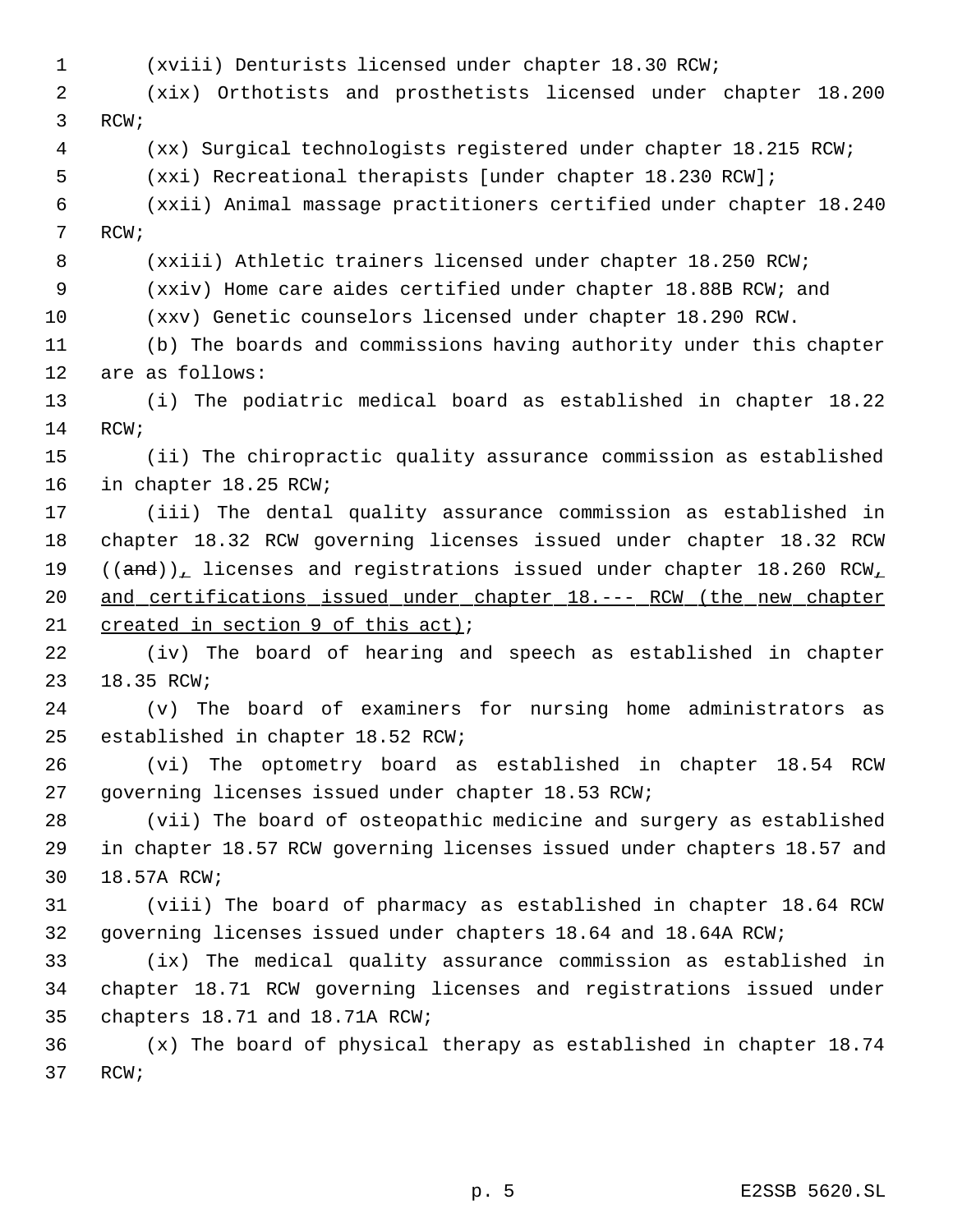- (xi) The board of occupational therapy practice as established in chapter 18.59 RCW;
- (xii) The nursing care quality assurance commission as established in chapter 18.79 RCW governing licenses and registrations issued under that chapter;
- (xiii) The examining board of psychology and its disciplinary committee as established in chapter 18.83 RCW;
- (xiv) The veterinary board of governors as established in chapter 18.92 RCW; and
- 

(xv) The board of naturopathy established in chapter 18.36A RCW.

 (3) In addition to the authority to discipline license holders, the disciplining authority has the authority to grant or deny licenses. The disciplining authority may also grant a license subject to conditions.

 (4) All disciplining authorities shall adopt procedures to ensure substantially consistent application of this chapter, the uniform 17 disciplinary act, among the disciplining authorities listed in subsection (2) of this section.

- **Sec. 7.** RCW 18.32.030 and 2007 c 269 s 15 are each amended to read as follows:
- The following practices, acts, and operations are excepted from the operation of the provisions of this chapter:

 (1) The rendering of dental relief in emergency cases in the practice of his or her profession by a physician or surgeon, licensed as such and registered under the laws of this state, unless the physician or surgeon undertakes to or does reproduce lost parts of the human teeth in the mouth or to restore or to replace in the human mouth lost or missing teeth;

 (2) The practice of dentistry in the discharge of official duties by dentists in the United States federal services on federal reservations, including but not limited to the armed services, coast guard, public health service, veterans' bureau, or bureau of Indian affairs;

 (3) Dental schools or colleges approved under RCW 18.32.040, and the practice of dentistry by students in accredited dental schools or colleges approved by the commission, when acting under the direction and supervision of Washington state-licensed dental school faculty;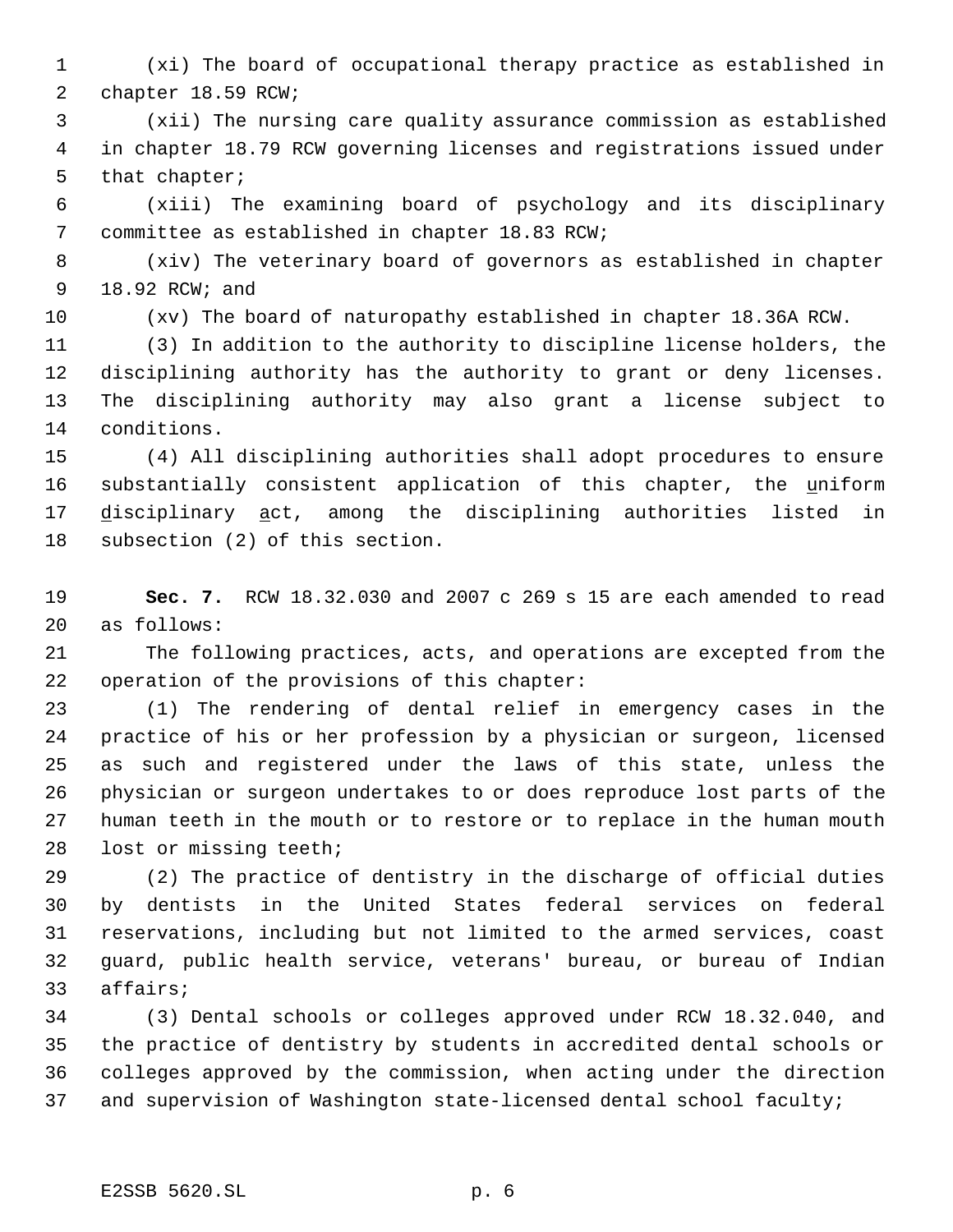(4) The practice of dentistry by licensed dentists of other states or countries while appearing as clinicians at meetings of the Washington state dental association, or component parts thereof, or at meetings sanctioned by them, or other groups approved by the commission;

 (5) The use of roentgen and other rays for making radiographs or similar records of dental or oral tissues, under the supervision of a licensed dentist or physician;

 (6) The making, repairing, altering, or supplying of artificial restorations, substitutions, appliances, or materials for the correction of disease, loss, deformity, malposition, dislocation, fracture, injury to the jaws, teeth, lips, gums, cheeks, palate, or associated tissues or parts; providing the same are made, repaired, altered, or supplied pursuant to the written instructions and order of a licensed dentist which may be accompanied by casts, models, or impressions furnished by the dentist, and the prescriptions shall be retained and filed for a period of not less than three years and shall be available to and subject to the examination of the secretary or the secretary's authorized representatives;

 (7) The removal of deposits and stains from the surfaces of the teeth, the application of topical preventative or prophylactic agents, and the polishing and smoothing of restorations, when performed or 23 prescribed by a dental hygienist licensed under the laws of this state;

 (8) A qualified and licensed physician and surgeon or osteopathic physician and surgeon extracting teeth or performing oral surgery pursuant to the scope of practice under chapter 18.71 or 18.57 RCW;

 (9) The performing of dental operations or services by registered dental assistants and licensed expanded function dental auxiliaries holding a credential issued under chapter 18.260 RCW when performed under the supervision of a licensed dentist, or by other persons not licensed under this chapter if the person is licensed pursuant to chapter 18.29, 18.57, 18.71, or 18.79 RCW as it applies to registered nurses and advanced registered nurse practitioners, each while acting within the scope of the person's permitted practice under the person's license: PROVIDED HOWEVER, That such persons shall in no event perform the following dental operations or services unless permitted to be performed by the person under this chapter or chapters 18.29, 18.57,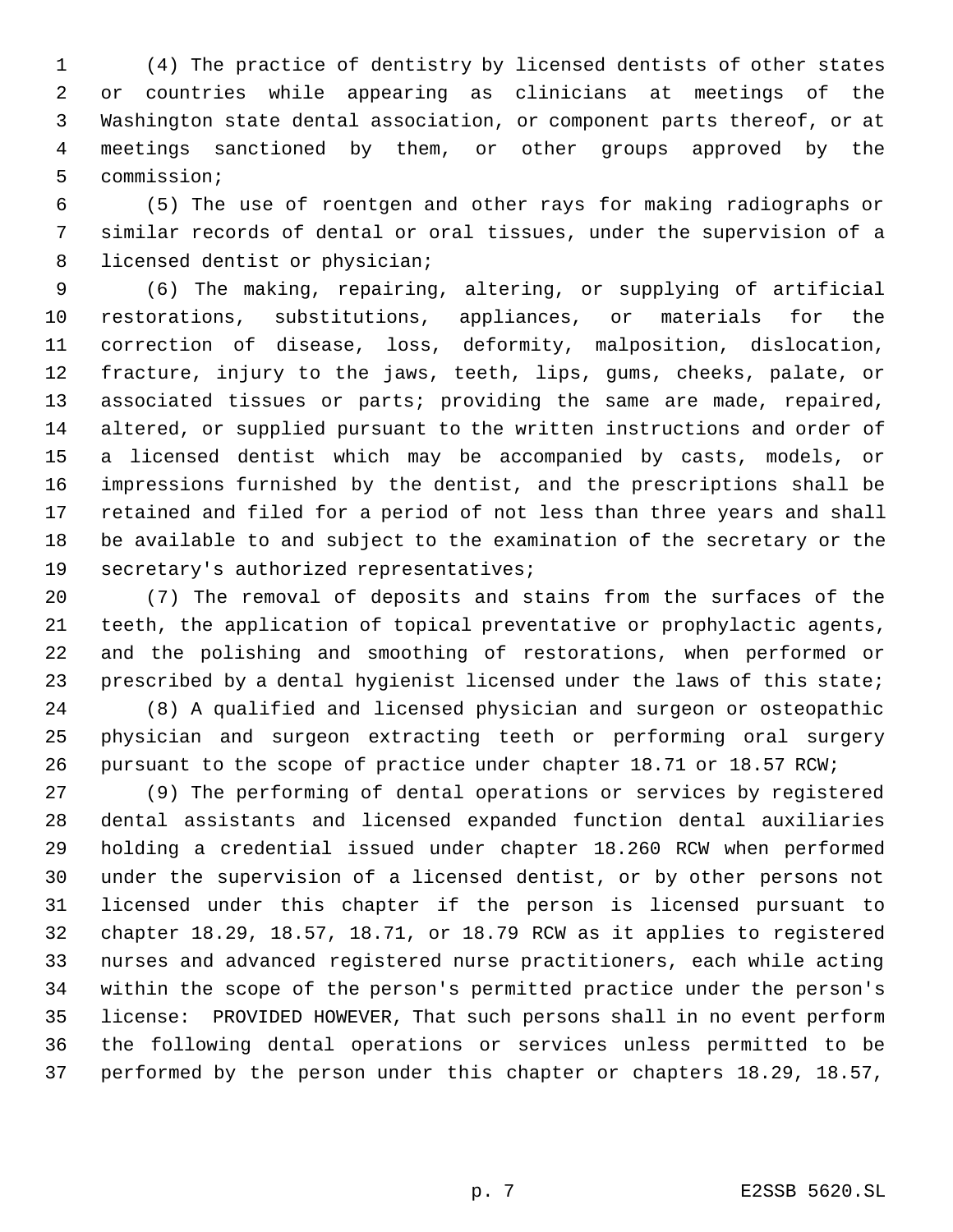18.71, 18.79 as it applies to registered nurses and advanced registered nurse practitioners, and 18.260 RCW:

 (a) Any removal of or addition to the hard or soft tissue of the oral cavity;

 (b) Any diagnosis of or prescription for treatment of disease, pain, deformity, deficiency, injury, or physical condition of the human teeth or jaws, or adjacent structure;

 (c) Any administration of general or injected local anaesthetic of any nature in connection with a dental operation, including intravenous sedation;

(d) Any oral prophylaxis;

 (e) The taking of any impressions of the teeth or jaw or the relationships of the teeth or jaws, for the purpose of fabricating any 14 intra-oral restoration, appliance, or prosthesis; and

 (10) The performing of dental services described in section 4 of 16 this act by dental anesthesia assistants certified under chapter 18.---17 RCW (the new chapter created in section 9 of this act) when working 18 under the supervision and direction of an oral and maxillofacial surgeon or dental anesthesiologist.

 **Sec. 8.** RCW 18.120.020 and 2010 c 286 s 14 are each amended to read as follows:

 The definitions in this section apply throughout this chapter unless the context clearly requires otherwise.

 (1) "Applicant group" includes any health professional group or organization, any individual, or any other interested party which proposes that any health professional group not presently regulated be regulated or which proposes to substantially increase the scope of practice of the profession.

 (2) "Certificate" and "certification" mean a voluntary process by which a statutory regulatory entity grants recognition to an individual who (a) has met certain prerequisite qualifications specified by that regulatory entity, and (b) may assume or use "certified" in the title or designation to perform prescribed health professional tasks.

 (3) "Grandfather clause" means a provision in a regulatory statute applicable to practitioners actively engaged in the regulated health profession prior to the effective date of the regulatory statute which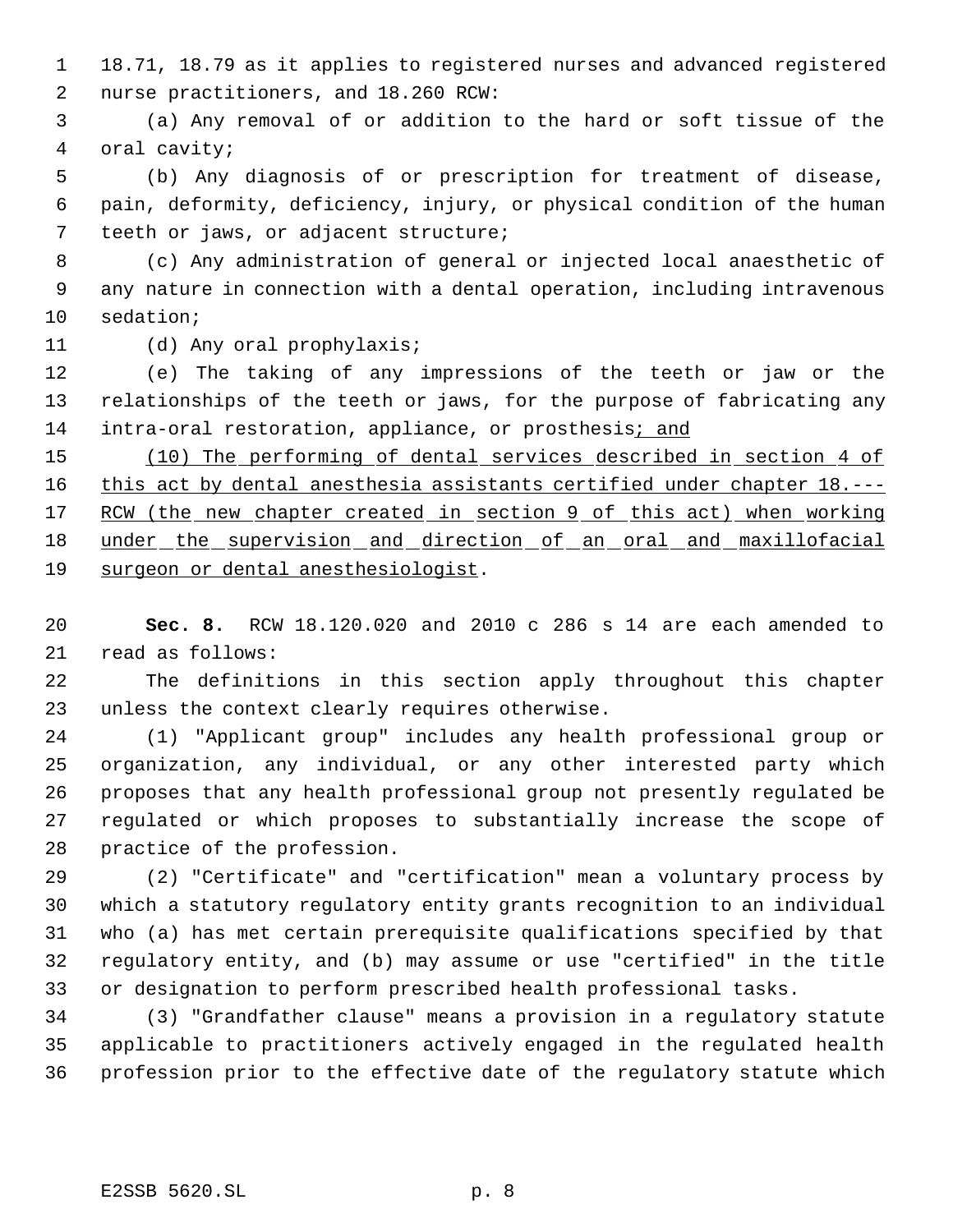exempts the practitioners from meeting the prerequisite qualifications set forth in the regulatory statute to perform prescribed occupational tasks.

 (4) "Health professions" means and includes the following health and health-related licensed or regulated professions and occupations: Podiatric medicine and surgery under chapter 18.22 RCW; chiropractic under chapter 18.25 RCW; dental hygiene under chapter 18.29 RCW; dentistry under chapter 18.32 RCW; denturism under chapter 18.30 RCW; 9 dental anesthesia assistants under chapter 18.--- RCW (the new chapter 10 created in section 9 of this act); dispensing opticians under chapter 18.34 RCW; hearing instruments under chapter 18.35 RCW; naturopaths under chapter 18.36A RCW; embalming and funeral directing under chapter 18.39 RCW; midwifery under chapter 18.50 RCW; nursing home administration under chapter 18.52 RCW; optometry under chapters 18.53 and 18.54 RCW; ocularists under chapter 18.55 RCW; osteopathic medicine and surgery under chapters 18.57 and 18.57A RCW; pharmacy under chapters 18.64 and 18.64A RCW; medicine under chapters 18.71 and 18.71A 18 RCW; emergency medicine under chapter 18.73 RCW; physical therapy under chapter 18.74 RCW; practical nurses under chapter 18.79 RCW; psychologists under chapter 18.83 RCW; registered nurses under chapter 18.79 RCW; occupational therapists licensed under chapter 18.59 RCW; respiratory care practitioners licensed under chapter 18.89 RCW; veterinarians and veterinary technicians under chapter 18.92 RCW; health care assistants under chapter 18.135 RCW; massage practitioners under chapter 18.108 RCW; East Asian medicine practitioners licensed under chapter 18.06 RCW; persons registered under chapter 18.19 RCW; persons licensed as mental health counselors, marriage and family therapists, and social workers under chapter 18.225 RCW; dietitians and nutritionists certified by chapter 18.138 RCW; radiologic technicians under chapter 18.84 RCW; and nursing assistants registered or certified under chapter 18.88A RCW.

 (5) "Inspection" means the periodic examination of practitioners by a state agency in order to ascertain whether the practitioners' occupation is being carried out in a fashion consistent with the public health, safety, and welfare.

 (6) "Legislative committees of reference" means the standing legislative committees designated by the respective rules committees of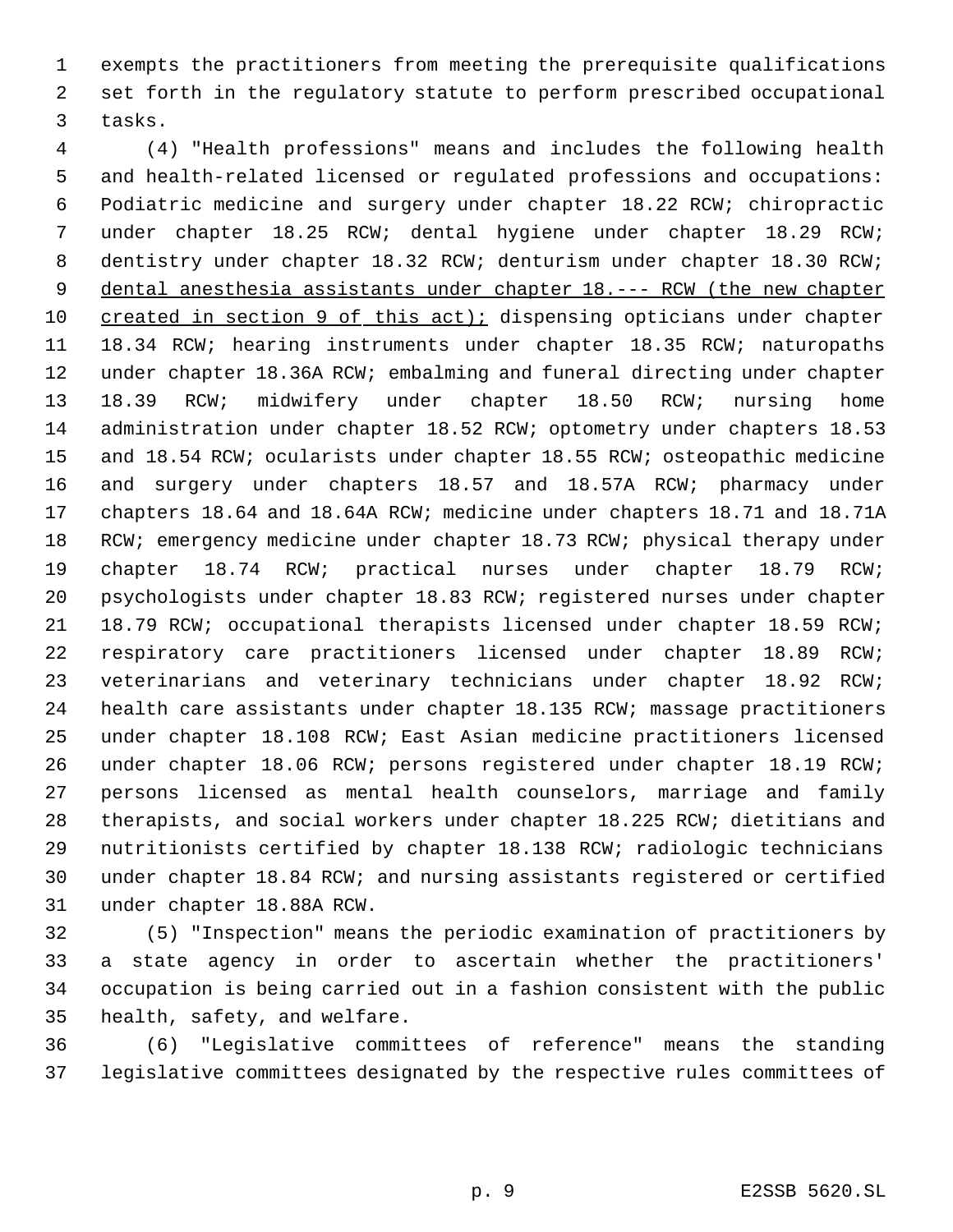the senate and house of representatives to consider proposed legislation to regulate health professions not previously regulated.

 (7) "License," "licensing," and "licensure" mean permission to engage in a health profession which would otherwise be unlawful in the state in the absence of the permission. A license is granted to those individuals who meet prerequisite qualifications to perform prescribed health professional tasks and for the use of a particular title.

 (8) "Professional license" means an individual, nontransferable authorization to carry on a health activity based on qualifications which include: (a) Graduation from an accredited or approved program, and (b) acceptable performance on a qualifying examination or series of examinations.

 (9) "Practitioner" means an individual who (a) has achieved knowledge and skill by practice, and (b) is actively engaged in a specified health profession.

 (10) "Public member" means an individual who is not, and never was, a member of the health profession being regulated or the spouse of a member, or an individual who does not have and never has had a material financial interest in either the rendering of the health professional service being regulated or an activity directly related to the profession being regulated.

 (11) "Registration" means the formal notification which, prior to rendering services, a practitioner shall submit to a state agency setting forth the name and address of the practitioner; the location, nature and operation of the health activity to be practiced; and, if required by the regulatory entity, a description of the service to be provided.

 (12) "Regulatory entity" means any board, commission, agency, division, or other unit or subunit of state government which regulates one or more professions, occupations, industries, businesses, or other endeavors in this state.

 (13) "State agency" includes every state office, department, board, commission, regulatory entity, and agency of the state, and, where provided by law, programs and activities involving less than the full responsibility of a state agency.